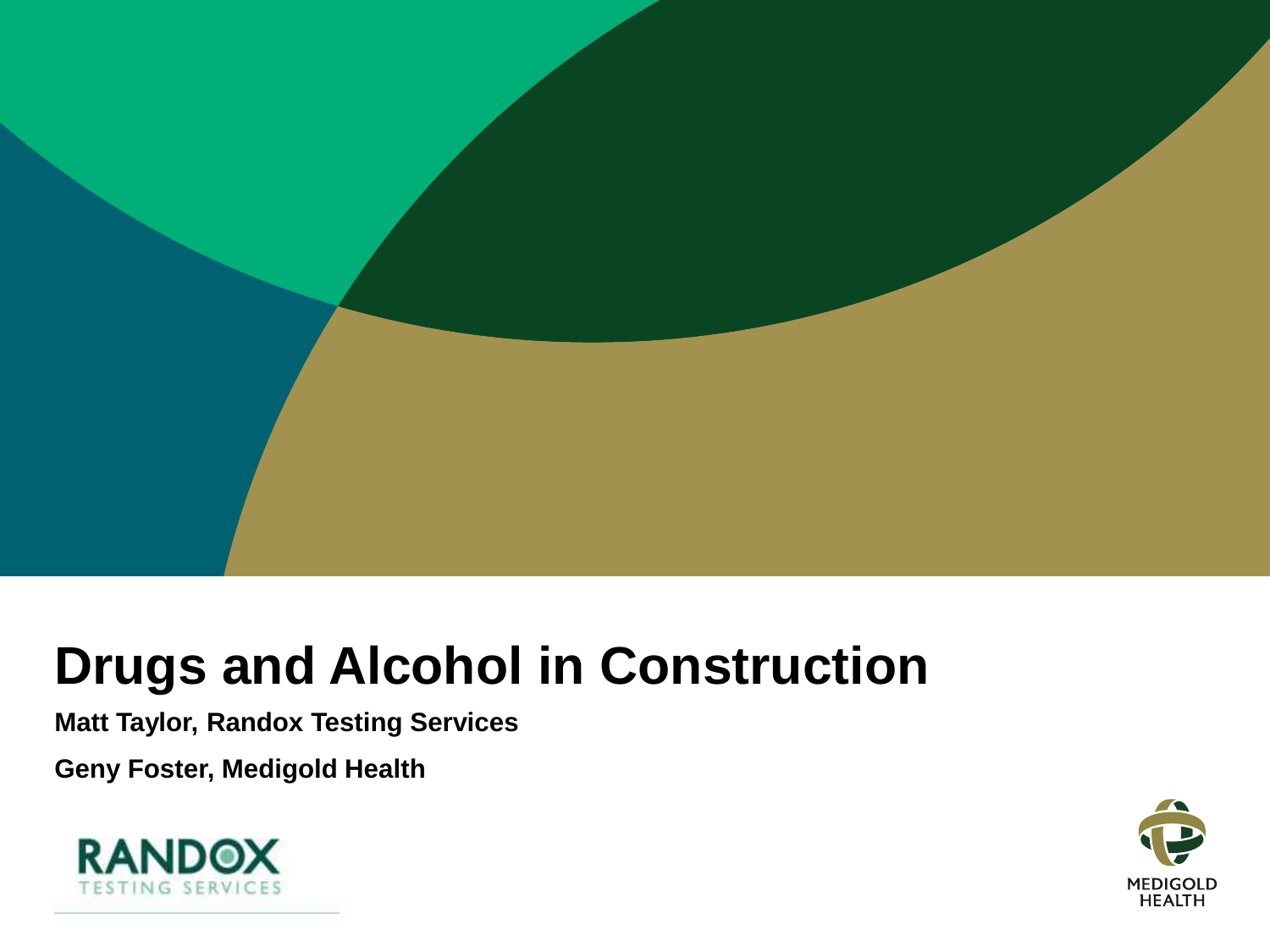## **Introduction:**

- What is a drug?
- *"Drugs and alcohol don't effect my workforce…."*
- *"What they do in their own time is not my concern…."*
- *"We have tight margins so cannot afford to do testing…."*
- *"We have a multi-cultural workforce so cannot do testing…."*
- *"It's against Human Rights…."*
- *"I have 'lone workers' – I can't manage them…."*
- *"I am only a sub-contractor so it is not my responsibility…."*
- *"I assumed that it is done automatically by Occupational Health…."*



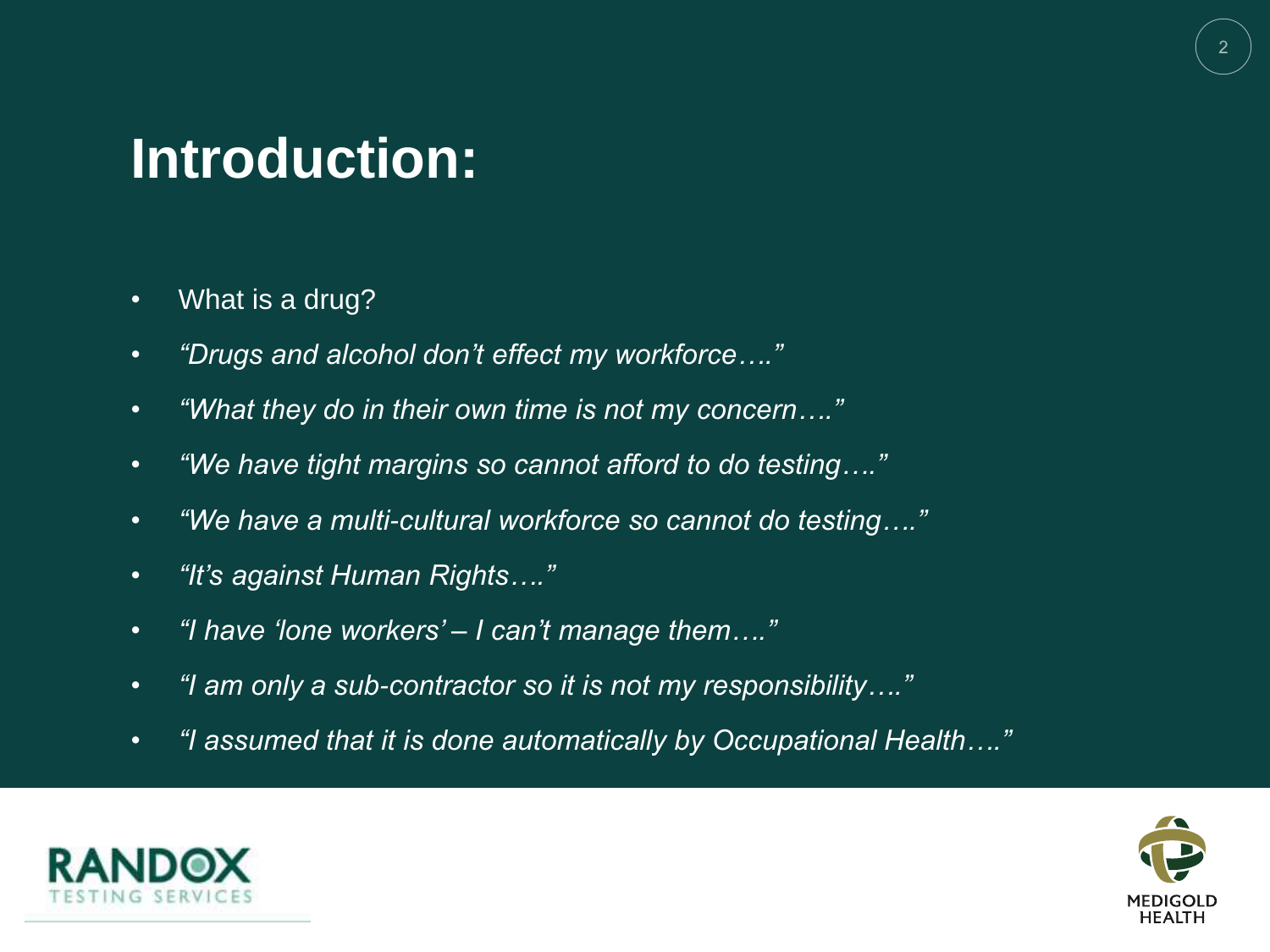#### **Drugs and Alcohol in Construction:**

Construction companies that test for drugs appear to have a reduction of workplace injuries, according to the study "Evaluation of Drug Testing in the Workplace: Study of the Construction Industry" *(USA)*. It found:

- Construction has the highest percentage of problem drinkers, with nearly one in seven workers having a serious alcohol problem.
- The use of alcohol and other substances while at the worksite greatly influences a person's ability to perform job functions safely.
- There is an increase in the likelihood for work site accidents and injury.
- The implementation of a drug and alcohol free workplace program directly influences a reduction in injury incident rates.



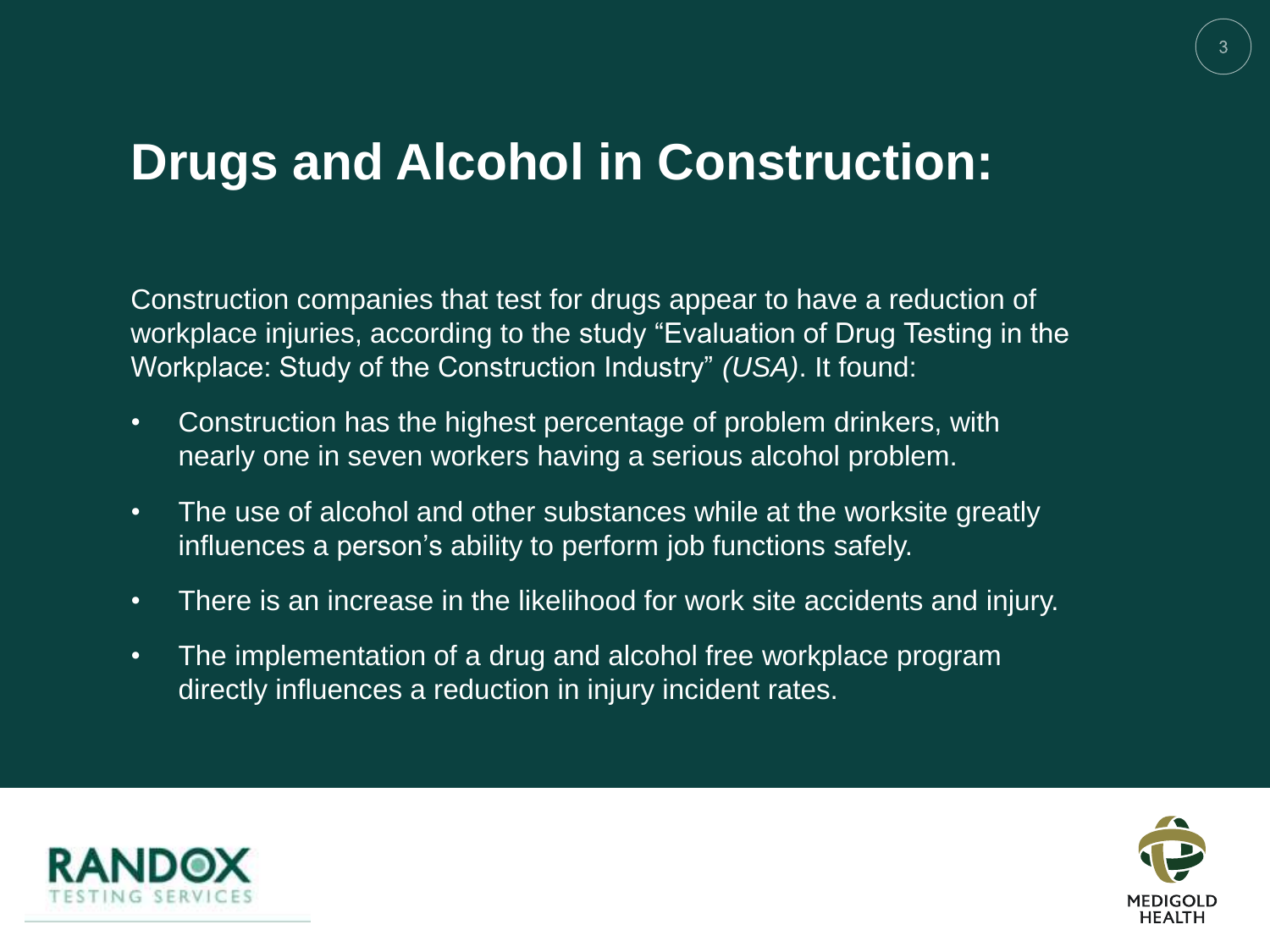## **Drugs and Alcohol in Construction:**

*Continued…*

- The average company experienced a 51% reduction in its injury rate within two years of implementing a drug and alcohol testing program.
- The average company experienced an 11.41 percent reduction in its employees' compensation but firms that did not drug test experienced no decline.
- Drug and alcohol testing sees most effect in reducing accidents in the first three years immediately following the implementation of a program.
- The number one reason why employers in the construction industry drug and alcohol test their employees and job applicants is to promote the safety of their workers and those who use their products and services.
- Company officials also believe that drug testing contributes positively to a company's image and is an effective deterrent in preventing drug abuse.



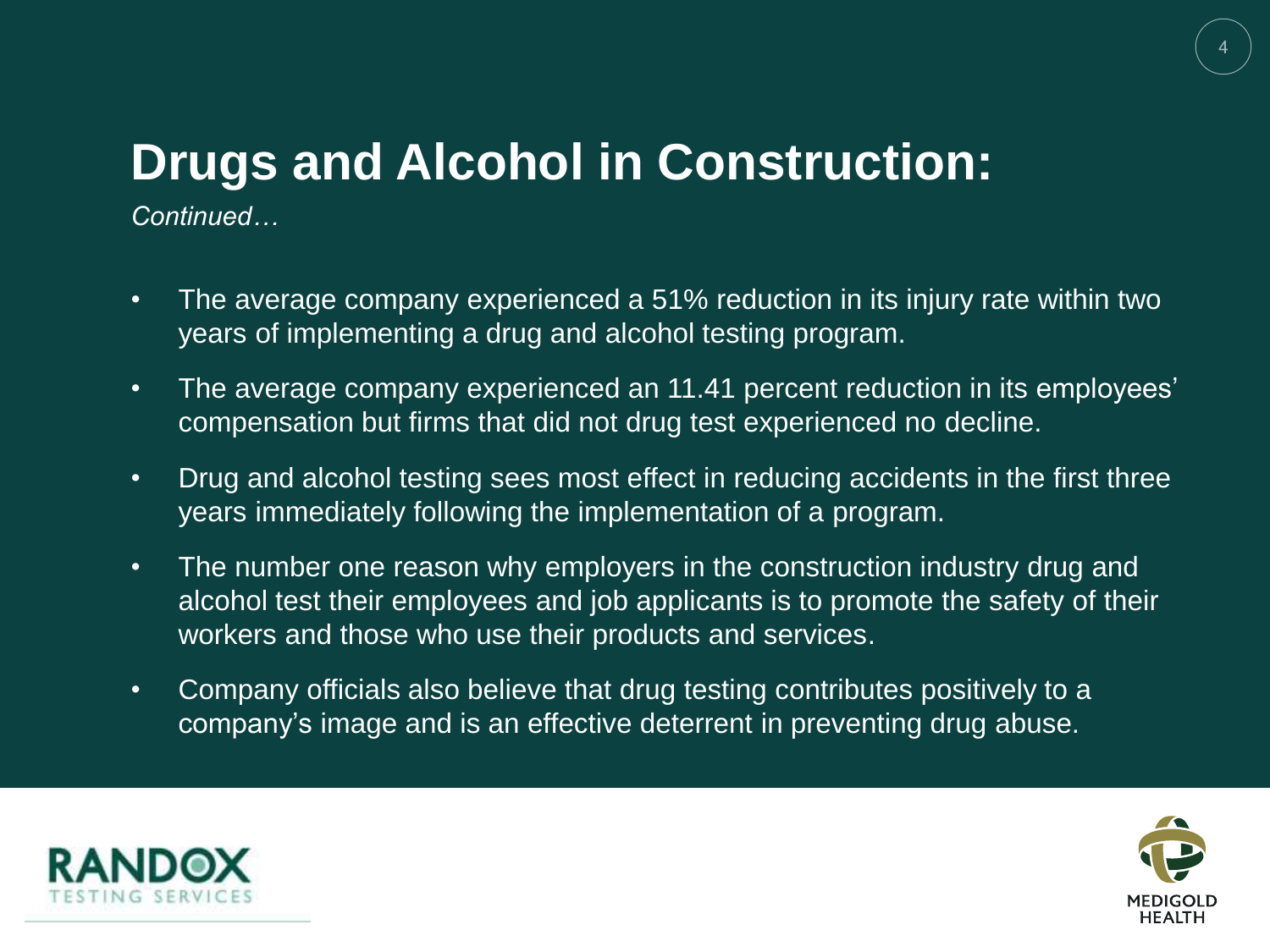## **Our D&A Positive record goes to…**

- Alcohol reading of 87 and positive for 4 illegal drugs and 2 prescription drugs on a Construction site in Scotland in 2012.
- Tested a gang of 12 construction workers just outside Glasgow. 10 out of the 12 failed. The gang leader said to me *"Nee bother mate, we will just get a job wi someone else…".* He then rang a Company in front of me, told the guy that some of the guys had just failed their D&A test and that they could all start tomorrow. They got

offered the job!



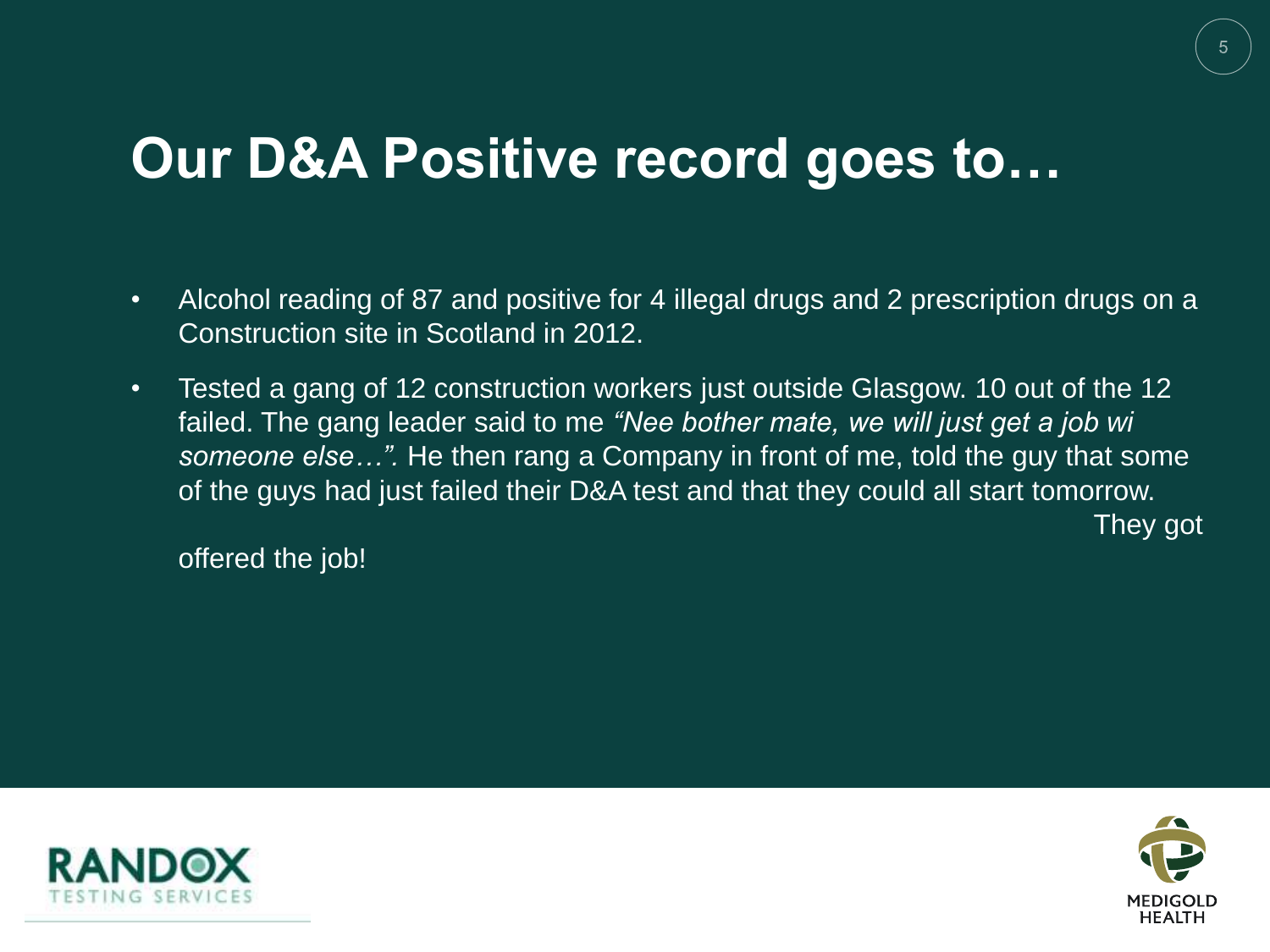#### **The Drug and Alcohol Policy exists to:**

- Protect the health and safety of all employees, customers and the public.
- Safeguard company assets from theft and destruction.
- Maintain product quality and company integrity and reputation.
- Comply with the Health and Safety at Work Act and other applicable laws/legislation.
- Open up new markets/opportunities for the Company.



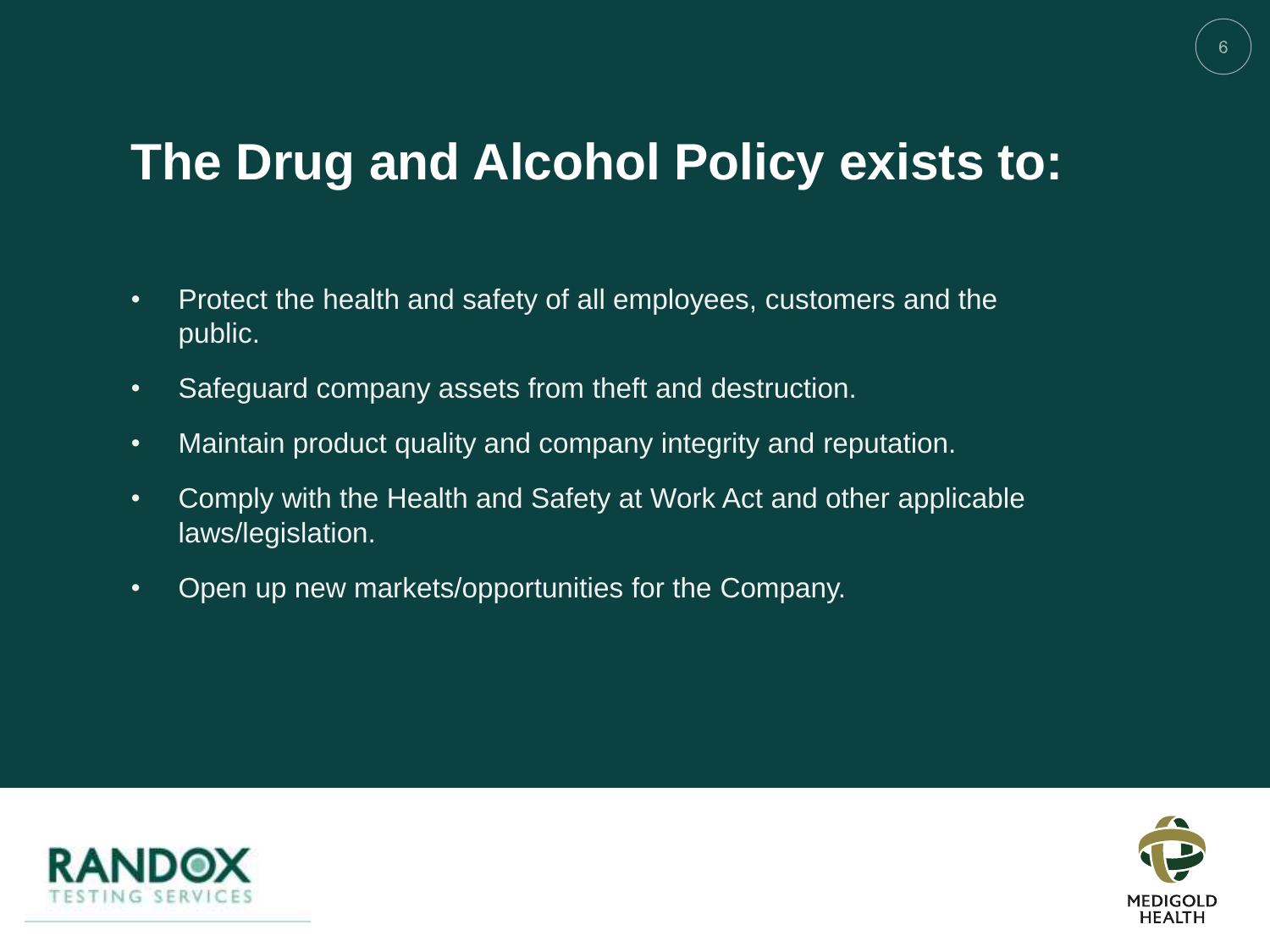#### **The Drug and Alcohol Policy should answer:**

- What is the purpose?
- Who is covered?
- When does it apply?
- What behaviour is prohibited?
- Does the policy include drug & alcohol screening?
- What are the consequences?
- How is employee confidentiality protected?
- Who is responsible for enforcing the policy?



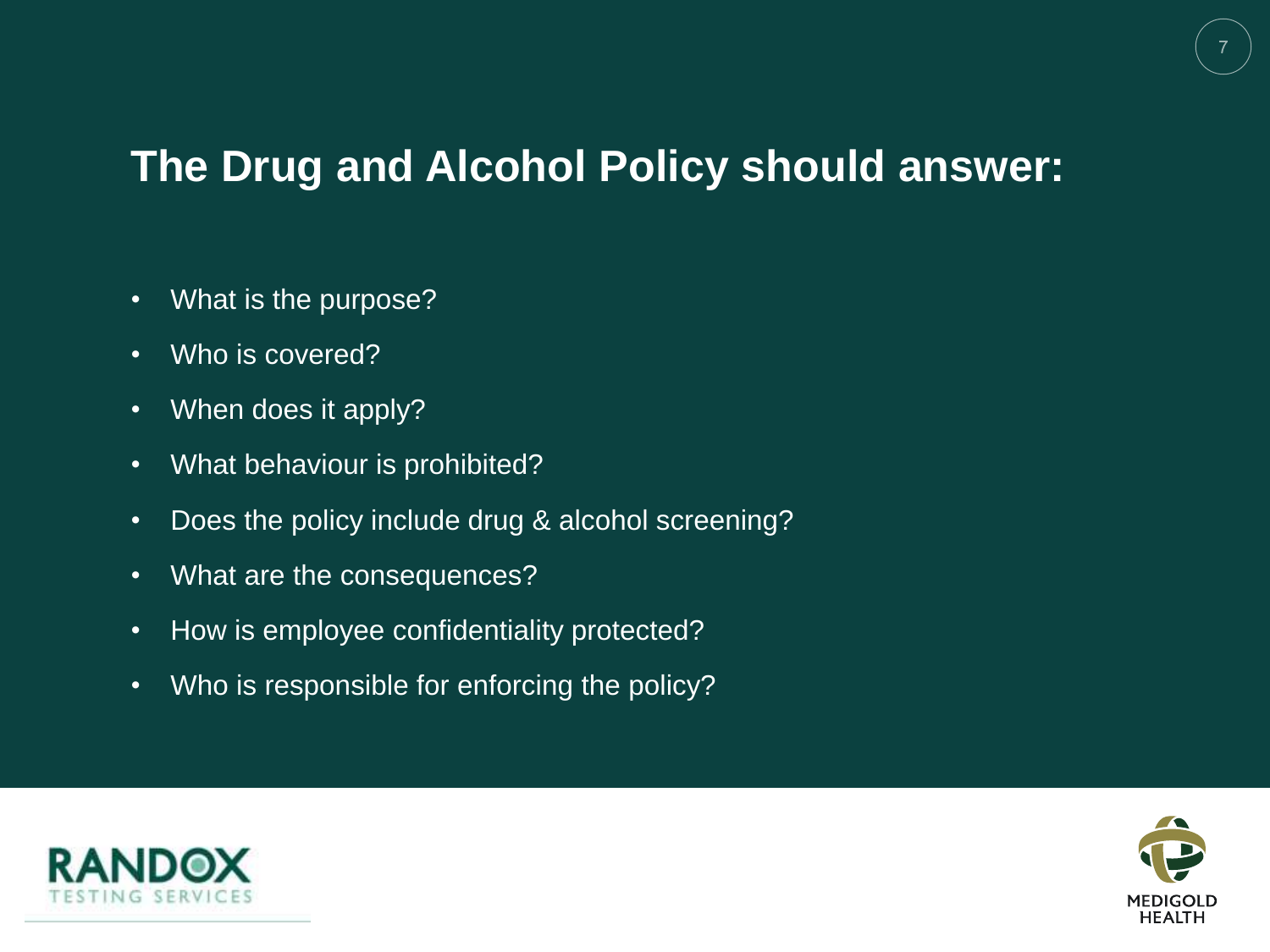### **The Law**

- Employers have a general duty under Section 2 of the **Health and Safety at Work Act** to ensure the health, safety and welfare at work of all employees.
- If an employer knowingly allows an employee under the influence of drugs to continue working and his behaviour places himself or other employees at risk then the employer could be prosecuted.
- There is a potential criminal liability for employers who knowingly allow, or at the very least tolerate, the use of controlled drugs on company premises under the **Misuse of Drugs Act.**



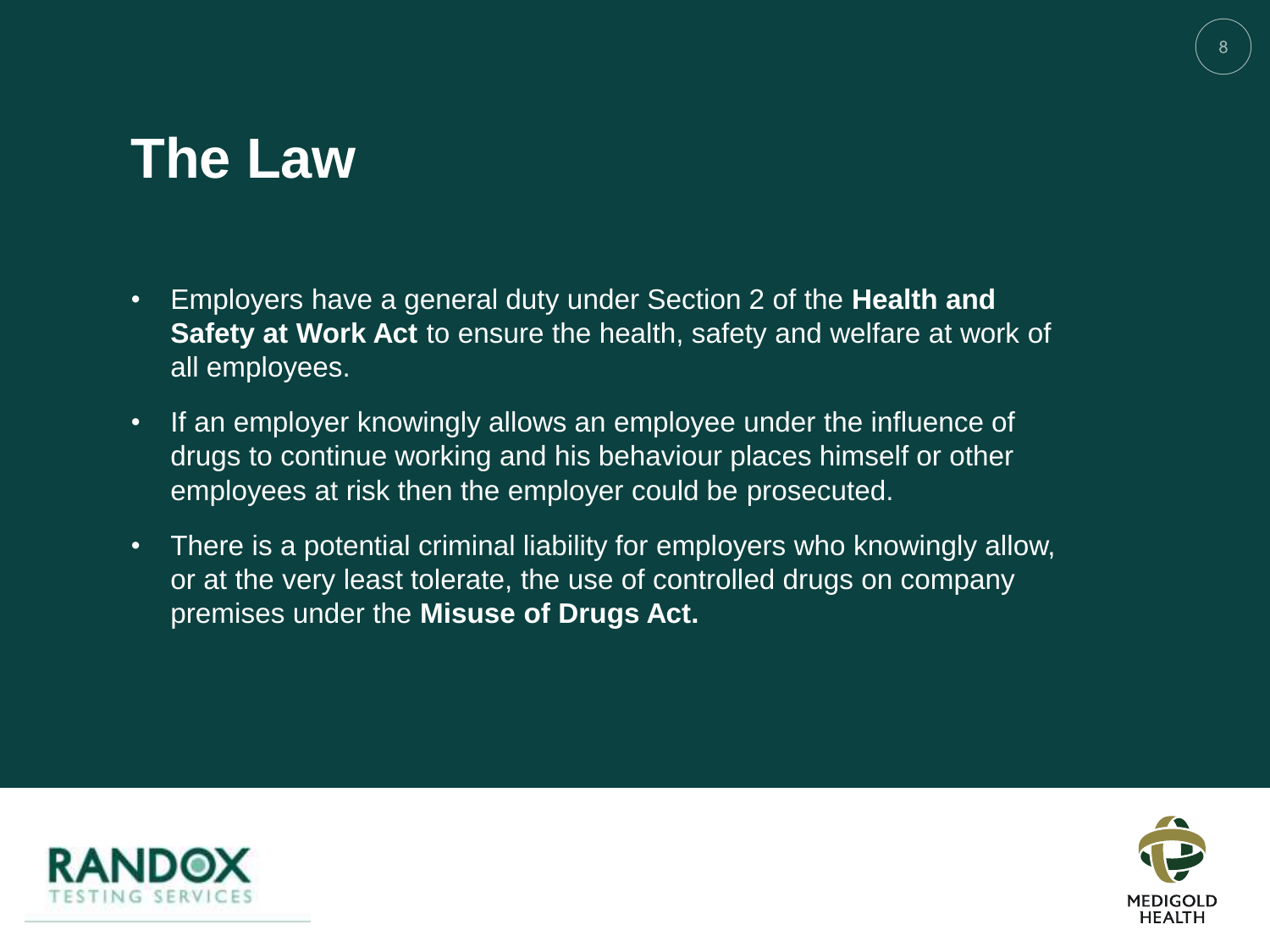## **The Law**

General duties of care are placed on **employees** under Section 7 of the **Health and Safety at Work Act** so that they must:

- Take reasonable care of their own health and safety and that of others who may be affected by their activities.
- Co-operate with their employer to enable them to comply with health and safety duties imposed on them.
- Breaches of Health and Safety Regulations are breaches of Criminal Law and may result in fines, imprisonment or both.
- Corporate Manslaughter/Corporate Homicide.



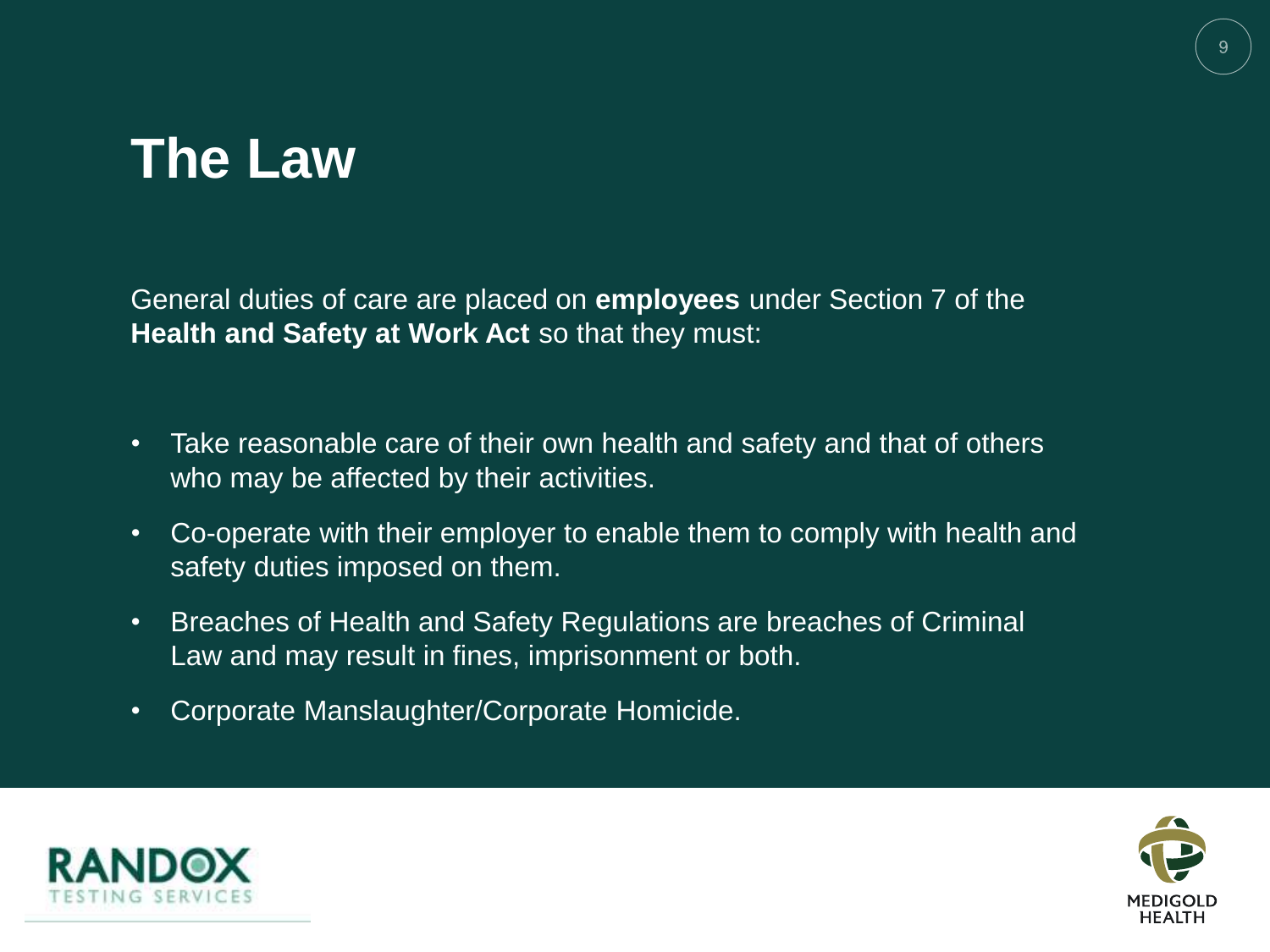## **The Law**

#### **Employers/Managers break the law if they:**

- Fail to carry out risk assessments
- Ignore risks
- Do not provide adequate training
- Allow staff to persist in bad practise

#### **Employees break the law if they:**

• Fail to report a dangerous work situation or shortcoming in their employers protection arrangements



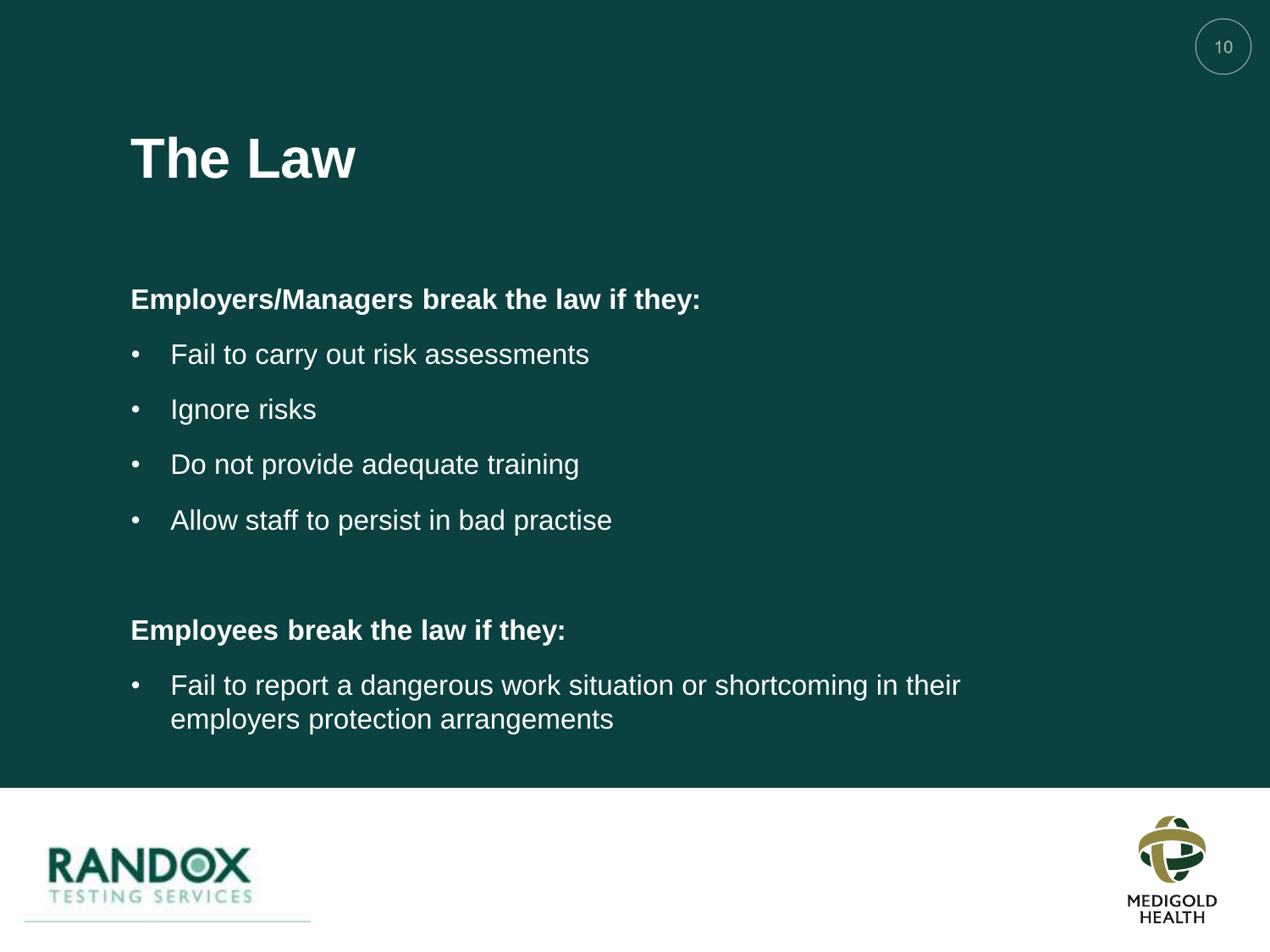## **Those Responsible**

- 1. Your Directors and Board.
- 2. Departmental Managers and Supervisors.
- 3. Employees, Unions, Contract employees, Contractors/Sub-Contractors, Clients and Visitors.
- 4. <https://www.youtube.com/watch?v=Qm6S3vbItfg>



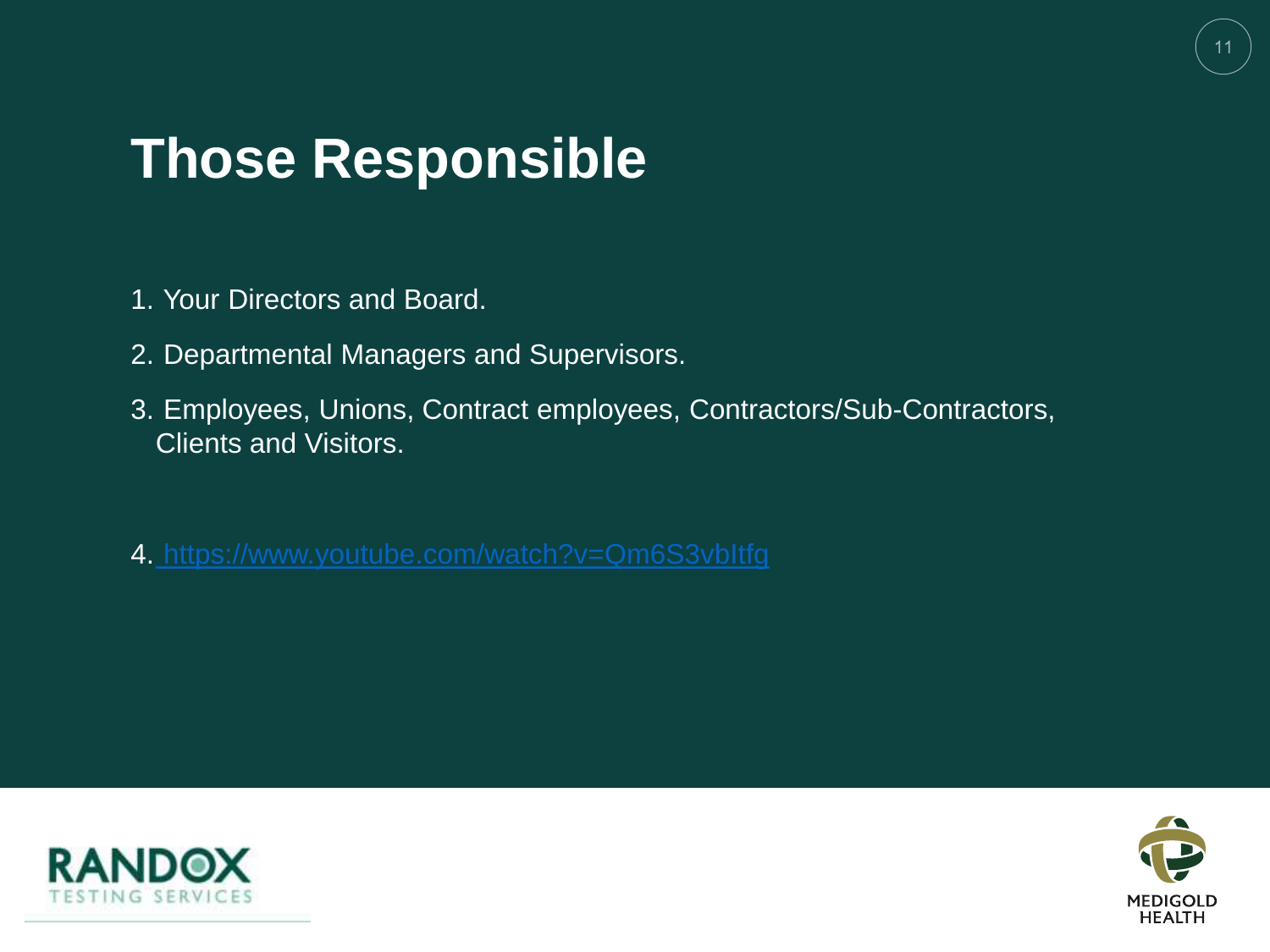#### **Impact of Substance Misuse in the Workplace**

- 1. Employee health.
- 2. Productivity.
- 3. Decision making.
- 4. Safety.
- 5. Employee Morale.
- 6. Security.
- 7. Brand Protection.



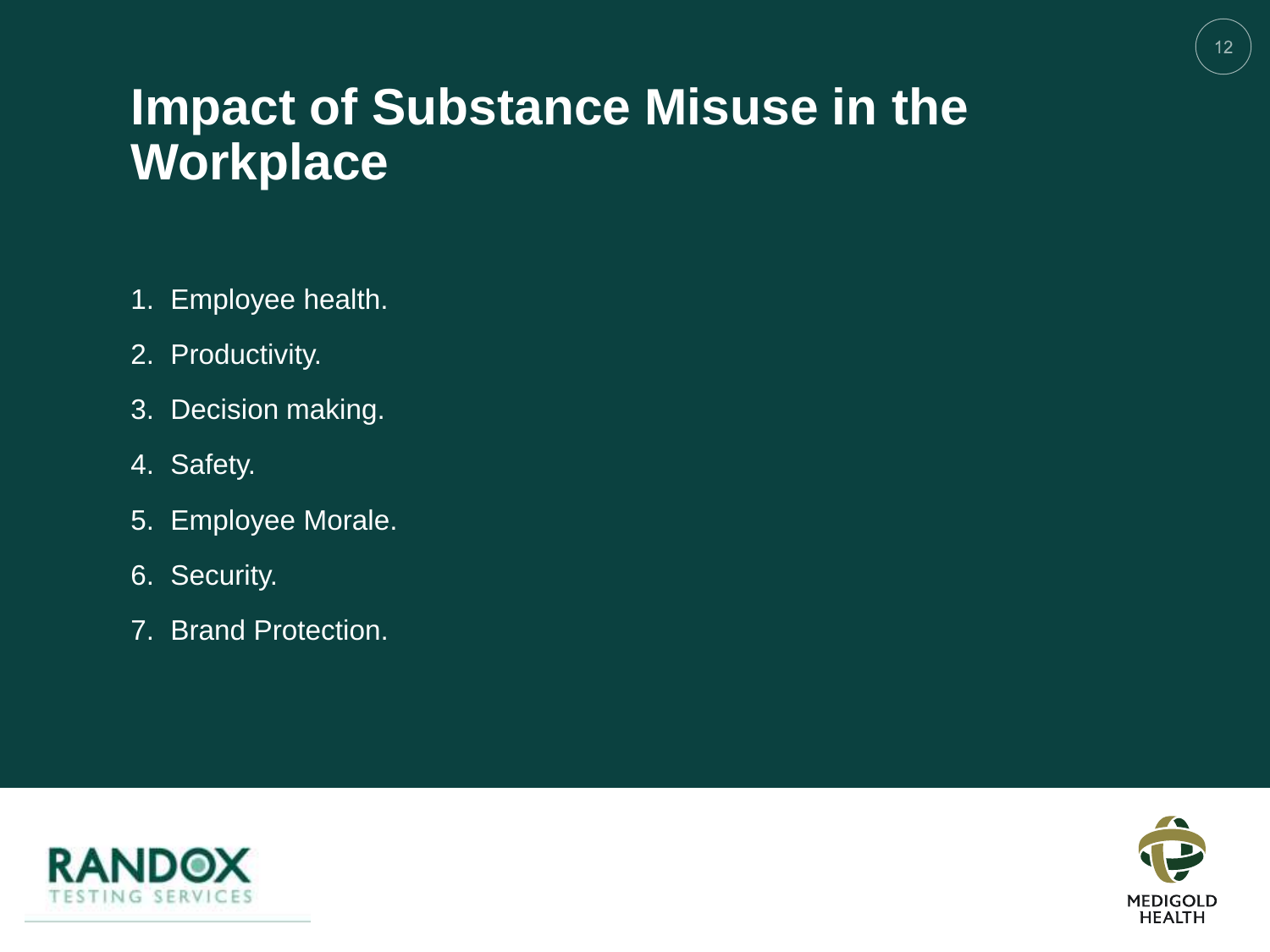#### **Reasons for Use**

- 1. Experimentation.
- 2. Social/Recreational.
- 3. Stress relief.
- 4. Biological.



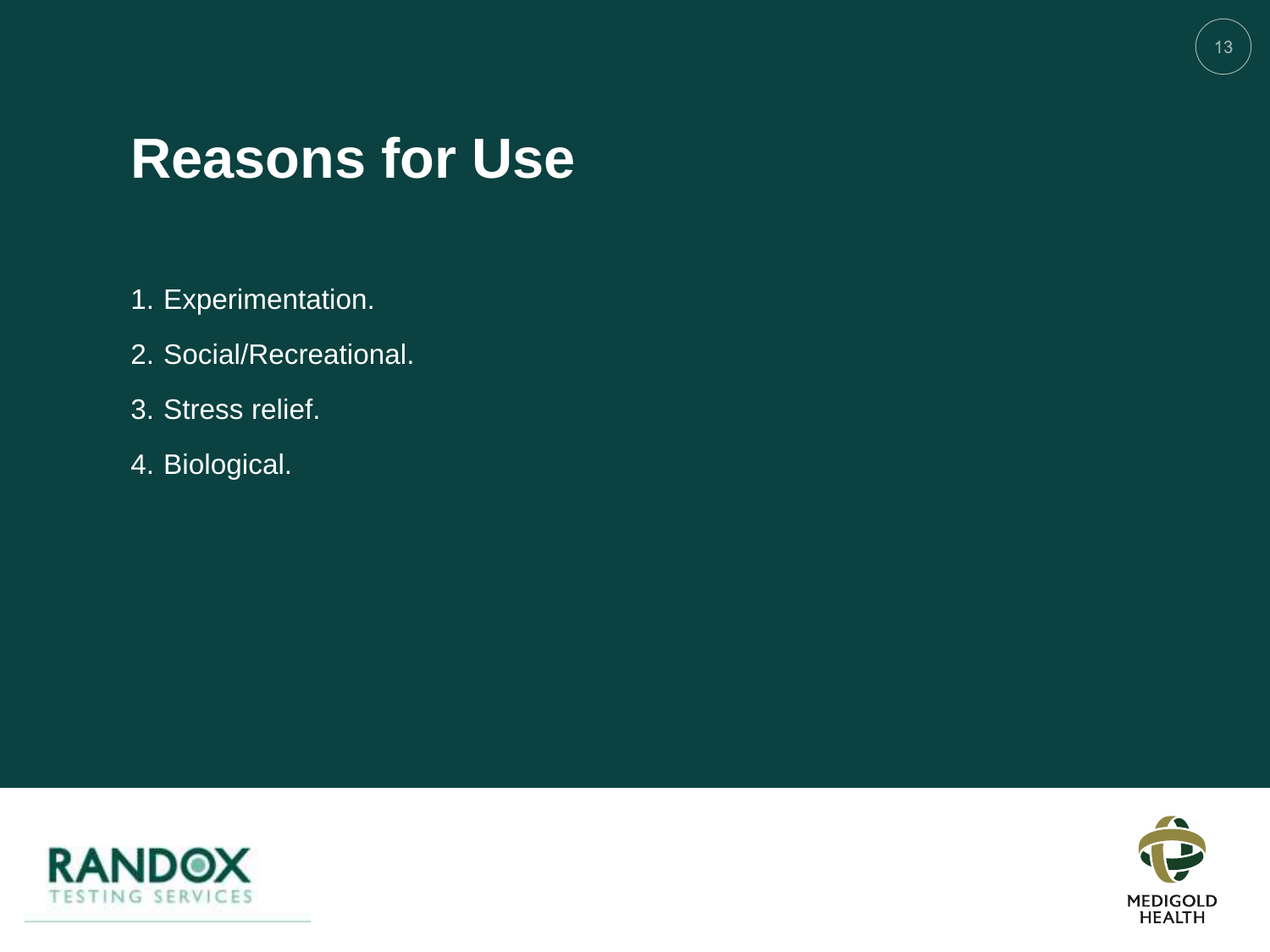## **Abuse**

**Abuse: using a substance to modify or control mood or state of mind in a manner that is illegal or harmful to oneself or others.**

Potential consequences of abuse include:

- 1. Accidents or injuries
- 2. Health problems
- 3. Blackouts
- 4. Legal problems
- 5. Poor job performance, loss of employment
- 6. Family problems
- 7. Financial problems



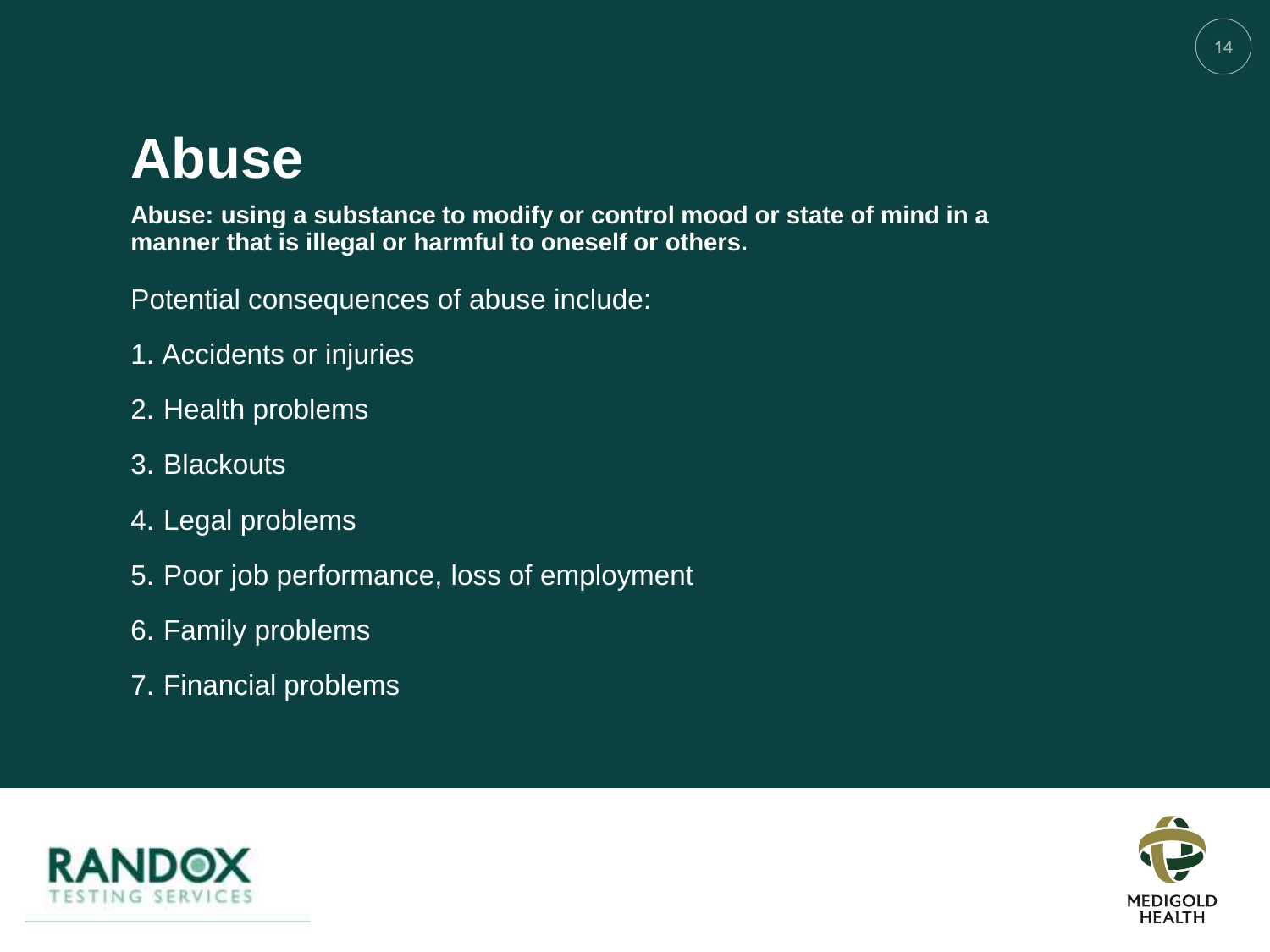## **Reasons for carrying out testing**

- 1. Pre Employment
- 2. Random
- 3. For Cause / Post Incident
- 4. Return to Duty / Compliance
- 5. Periodic
- 6. Pre Appointment



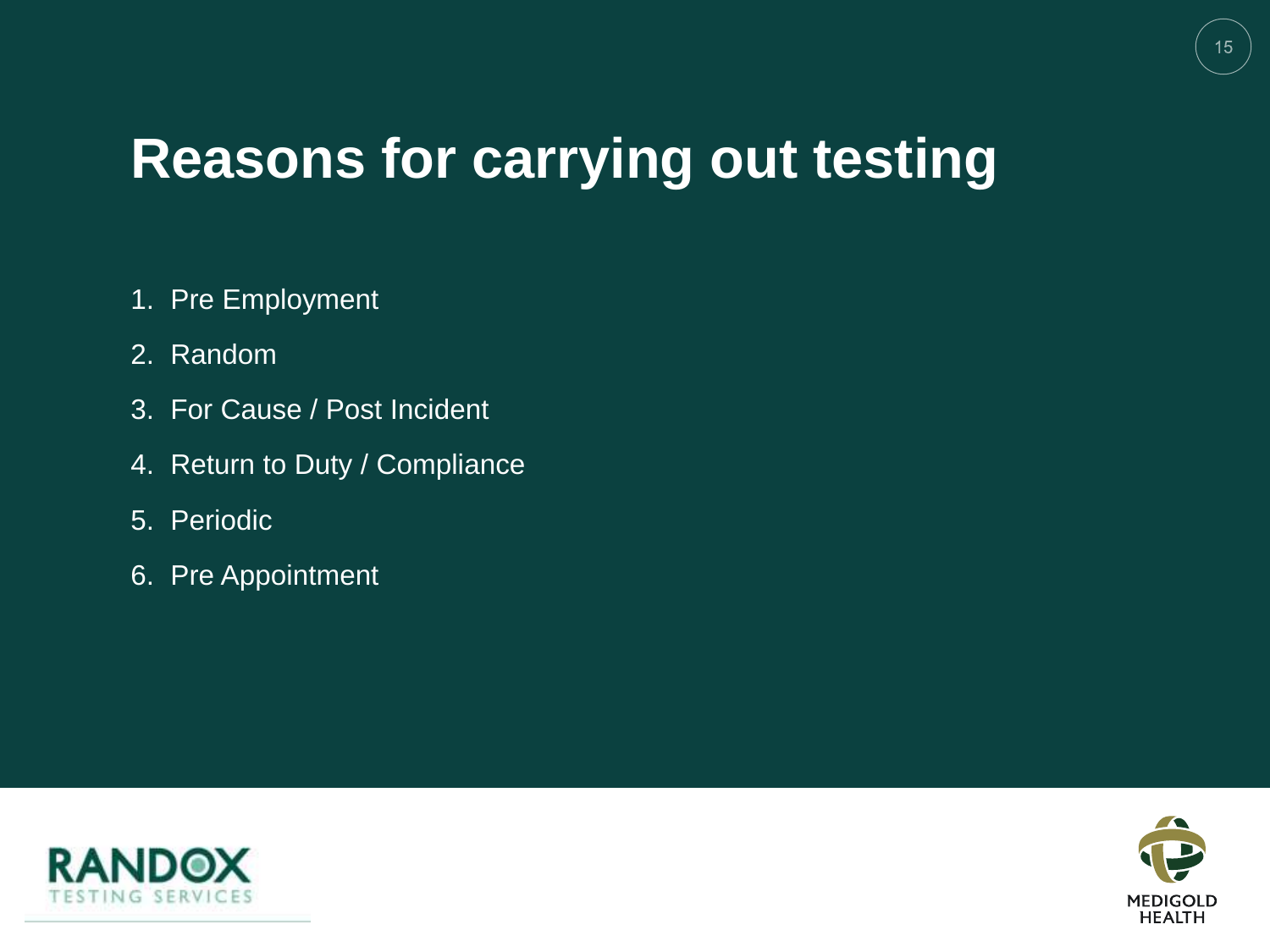# **Most Common Types of Testing**

- 1. On-site breath testing Alcohol
- 2. Urine testing (POC or BTL), Oral Fluid testing (POC or BTL), Hair testing
- 3. Adulterant testing





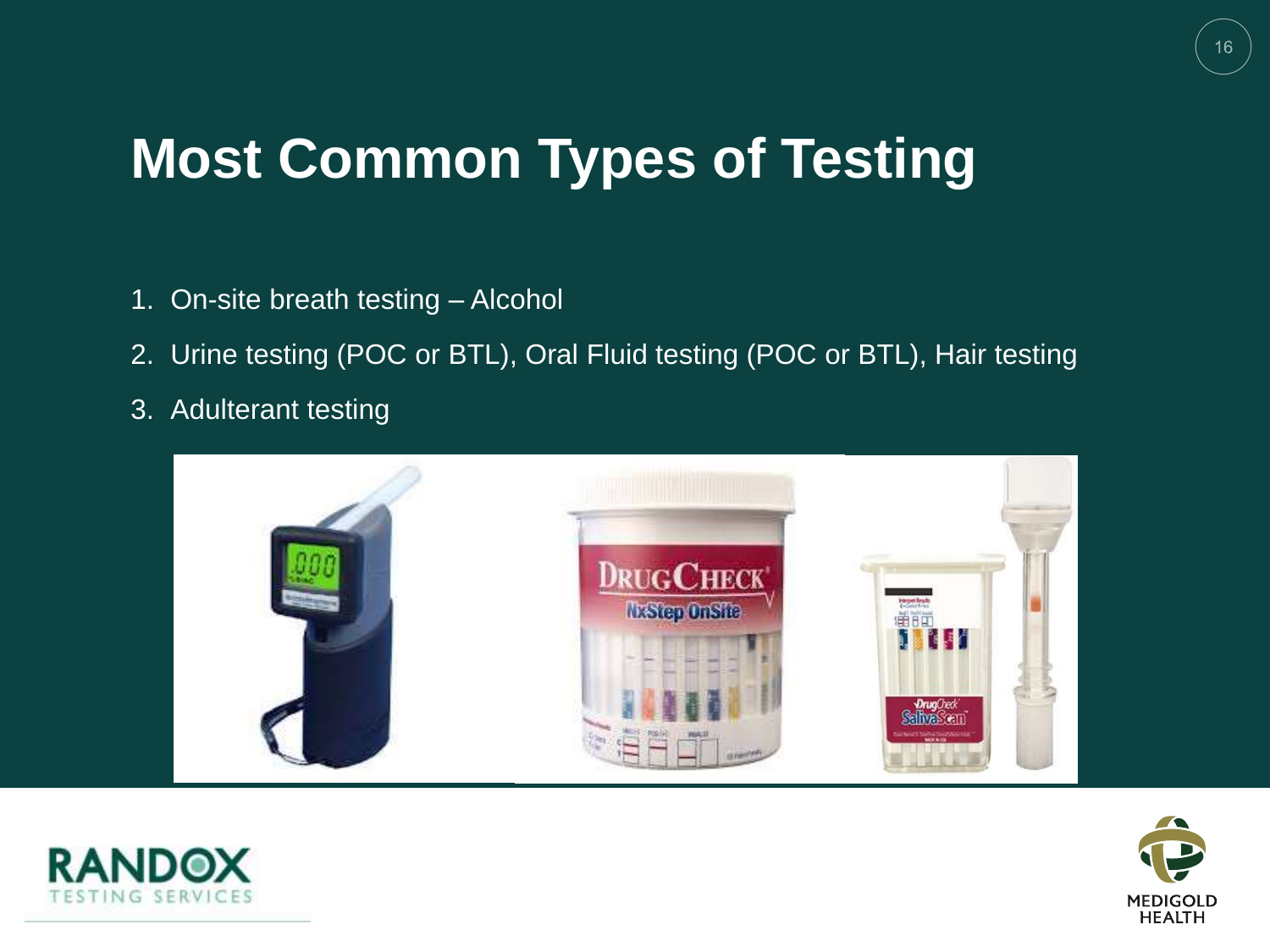#### **Alcohol Limits – what is "safe"?**

- 1. The England and Wales "drink/drive" limit is 35 micrograms/100ml breath
- 2. The Scotland (*and Ireland/European*) "drink/drive" limit is 22 micrograms/100ml breath
- 3. Other safety critical industries use lower still:

Network Rail = 13 micrograms/100ml breath Air transport ("airside") = 9 micrograms/100ml breath

4. Any reading >0.00 is a POSITIVE and should be addressed / investigated. Any amount of alcohol can have an adverse impact.

*Consider: Company vehicles (including plant, Insurance cover, Sending employees home (allowing to drive), English/Scottish sites and/or Employees.*



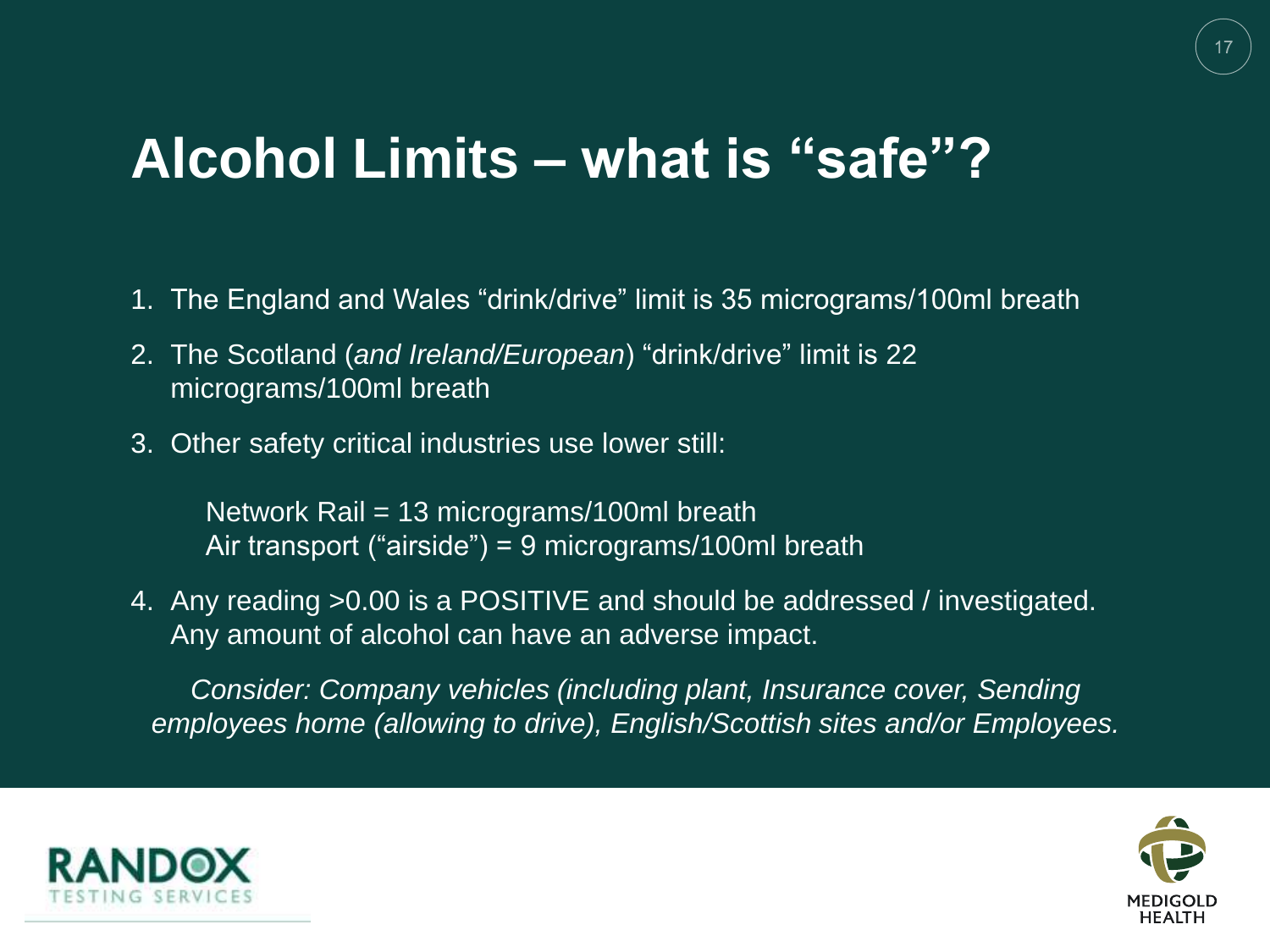#### **POC Drug Screening and Confirmation**

- 1. The initial on-site screen provides a preliminary result. (Qualitative)
- 2. A more specific method is used to obtain a **confirmed** result.
- 3. This is a laboratory technique called **Liquid Chromatography Mass Spectrometry** (LC-MS). (Quantitative)
- 4. The 'gold-standard' for workplace drugs of abuse testing for many years.
- 5. Confirmation is the "legally defensible" result.
- 6. Do not take punitive disciplinary action based upon a drug screen result only.



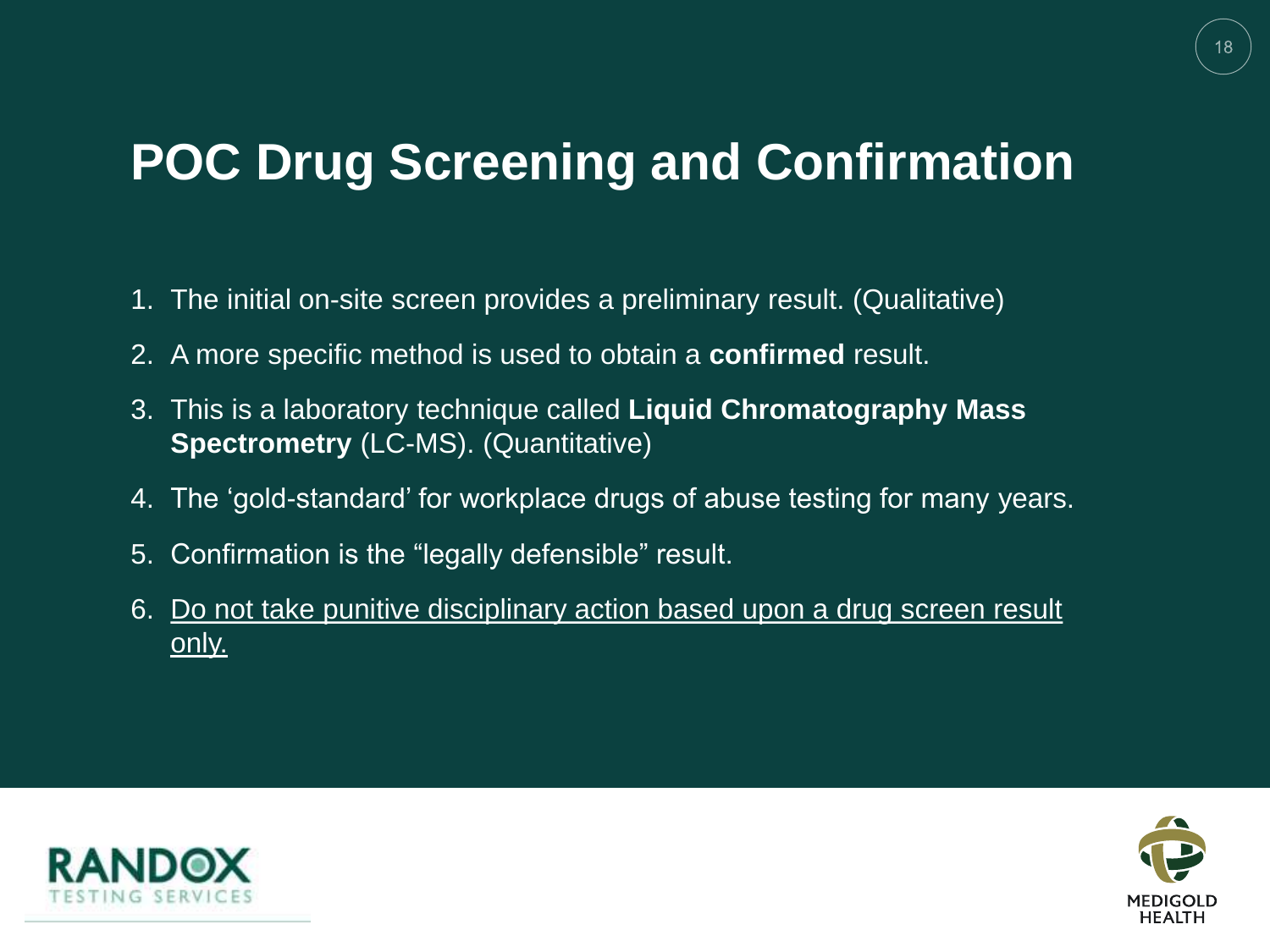#### **Some common signs and symptoms**

- 1. Hung over. Early morning nausea. Smell of alcohol on breath.
- 2. Lacks incentive to do anything. Frequently tired. Absenteeism.
- 3. Increase in mistakes or accidents. Becomes less productive.
- 4. Mood swings. Unusual flare ups. General changes in attitude.
- 5. Slurring of words. Loss of co-ordination. Unusual pupil/eye appearance.
- 6. Unusual sweating. Constant sniffing / blocked nose / runny nose.
- 7. Unhealthy look to skin. Deterioration of physical appearance and grooming.

*By themselves, these signs don't mean a problem exists. An employee could have a serious illness or other domestic trauma. Fatigue and stress may be contributing factors. Management training is crucial to enable correct and consistent action.*